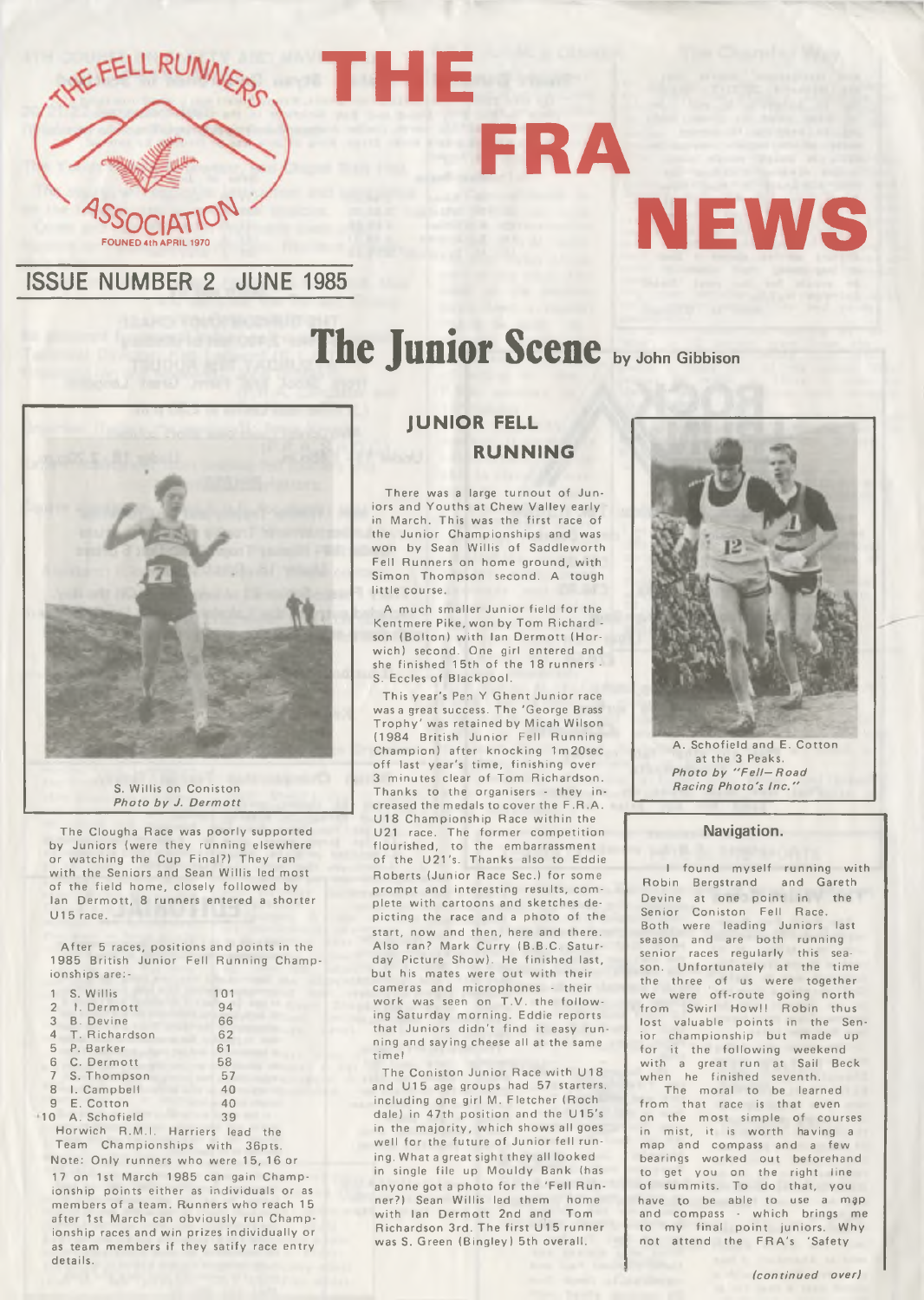and Navigations' course over the weekend 20/21/22 September in Langdale. It will be of great value to those wishing to progress to senior races which require navigation skills in rough terrain over longer running distances (details elsewhere in this 'News') Contact me or Peter Knott you would need help with transport or other costs. (P.S. How about some

Juniors writing about a race or expressing their views in an article for the next 'News' or 'Fell Runner'.

John M. Gibbison

**ROCKA** 

**4 Cheapside, Ambleside. Tel. 3 3 6 6 0 Special Designs for 2 day Events.** Weather Suits **£17.95 \* Ridge Runner Sacks £19.95**

**\* Competition Sleeping Bags Total weight 11b 12ozs**

**Super light sleeping mats with best reflective surface**

**Plus all other fell running requirements. Post free mail order on all items. Send for our price list.**

> **10% discount to proven F.R.A. members**

#### **Stuart Defeated In Wales Styan De-throned In Scotland**

On May 25th in foul weather conditons, Kenny Stuart was pushed into third place behind Billy Bland and Bob Whitfield in the 1000m Peaks race. Meanwhile further north, similar dramatic happenings were taking place on the Isle of Jura where Andy Styan, King of Jura was de-throned by veteran champion, Ray Ancott.

| Peaks<br>1000m |
|----------------|
|----------------|

|  | $(1)$ W. Bland 3.44.13    |  | $(1)$ R. Aucott   | 3.18.36 |
|--|---------------------------|--|-------------------|---------|
|  | (2) R. Whitfield 3.45.05  |  | $(2)$ A. Stvan    | 3.20.41 |
|  | $(3)$ K. Stuart $3.48.35$ |  | (3) D. Ratcliffe  |         |
|  | (4) B. Brindle 3.58.31    |  | $(4)$ A. Curtis   |         |
|  | $(5)$ H. Symonds 3.59.29  |  | (5) J. Blair-Fish |         |

#### Bens of Jura.

|  | $(1)$ R. Aucott   | 3.18.3 |
|--|-------------------|--------|
|  | $(2)$ A. Styan    | 3.20.4 |
|  | (3) D. Ratcliffe  |        |
|  | (4) A. Curtis     |        |
|  | (5) J. Blair-Fish |        |
|  |                   |        |

#### **Come and try**

**THE GUNSON KNOT CHASE 5 miles 2,400 feet of climbing**

**on SUNDAY 18th AUGUST from Stool End Farm, Great Langdale.**

**Men and Ladies at 2.30 p.m.**

**Also Junior races over short courses.**

**Under 13 - 1.45p.m. Under 18 - 2.20p.m.**

#### **PRIZES**

**Men - Winner Trophy and first 10 prizes Ladies - Winner Trophy and first 3 prizes Under 18 - Winner Trophy and first 5 prizes Under 13 - first 5 prizes**

**Entry Fees: - Senior £1 Junior - free. On the day. - Included entry to the 'Lakeland Day' a family day out with sheep and sheep dog shows and refreshment and beer tent.**

**If further details are required send S.A.E. to:**

**Keith Rowland, Stool End Farm, Great Langdale, Cumbria.**

#### **British Championship Format Survey.**

From 51 replies, there were 18 in favour of present format 16 for the John Blair-Fish formula. 15 for fewer races, plus an English championship.<br>Committee will be discussing the 1986 format in<br>August in the light of these results.

#### **The Welsh Scene**

The Welsh Fell Running season opened up with the MOEL Y CI race in North Wales. The race was won by Hefin Griffiths after a close run to the summit with his brother G(yn, third home was Malcolm Jones.

The next race being the first in the Welsh Championship, LLAN-**BEDR TO BLAENAVON** race. This race is unusual in having a section through the side streets of Abergavenny just after the halfway point. The race was won by Andy Darby with H. Griffiths and A. Ormond follow ing home.

Back to South Wales with the CFFN BACH race at Aberteleri, a fast race over 5 miles with a climb over a coal tip at its highest point, all the

through nice country of moorland and forest. The race must be a B class. Hefin Griffiths was in the lead just before the last descent, but a vault over a stile by Andy Darby put him into a 10 yard lead which he kept to the finish lead-Hefin home by 10 seconds.

rest of the race was

**£76.50**

**£3.50/metre**

On Saturday 27-4-85 the TREFRIW FELL race was held from Trefriw in the Vale of Conway. The race was mostly led by Paul Stott with Malcolm Jones, Huw Parry and Hefin Griffiths racing off in front only to realise that the route was none too obvious and falling back again behind Paul. The last 2 miles were marked and Hefin thanked Paul and raced on to finish first 55 seconds ahead with

a race to the line between Huw and Paul. Paul Stott finished second.

Again in the North, the third Welsh championship race was Moel Eilio on May 4th. The Griffiths brothers kept it a family Glyn prevailing affair, Glyn prevailing<br>from Hefin with Huw Parry third.

The most recent Champ ionship race was the Welsh 1000m on May 25th, Hefin Griffiths became the first Welshman home in 9th place. The championship after 4 races therefore stands as:-

> (1) Hefin Griffiths 42pts (2) Malcolm Jones 28pts (3) Andy Darby 24pts

### **EDITORIAL**

WHAT'S IT ALL ABOUT? Some comments on recent committee controvosy, by Peter Knott.

Some of you may have heard that F.R.A. committee meetings have been stormy affairs<br>of late. So what's it all about? Well I think it all boils down to a dilemma for the future dev elopment of the sport. There are those who wish to develop the international side, bring in sponsorship and get media attention. There are others who are into the sport for the very reason that it has largely escaped from much attention up to now and wish to see it remain simple and low key.

If the latter are to have their way then the brakes will have to be firmly applied to the former, for to do nothing will see the sport develop at its own pace.

There are many who stand awkwardly in the middle ground, seeing and understanding the com petitive aspirations of the elite, but also holding the informal and sociable nature of our sport dearly as the w eekly escape from our com m ercial and m edia dom inated lives.

The F.R.A. committee are the servants of the membership and must act in this end and in all matters in the best interest of the majority. The committee must know your views Make sure they do.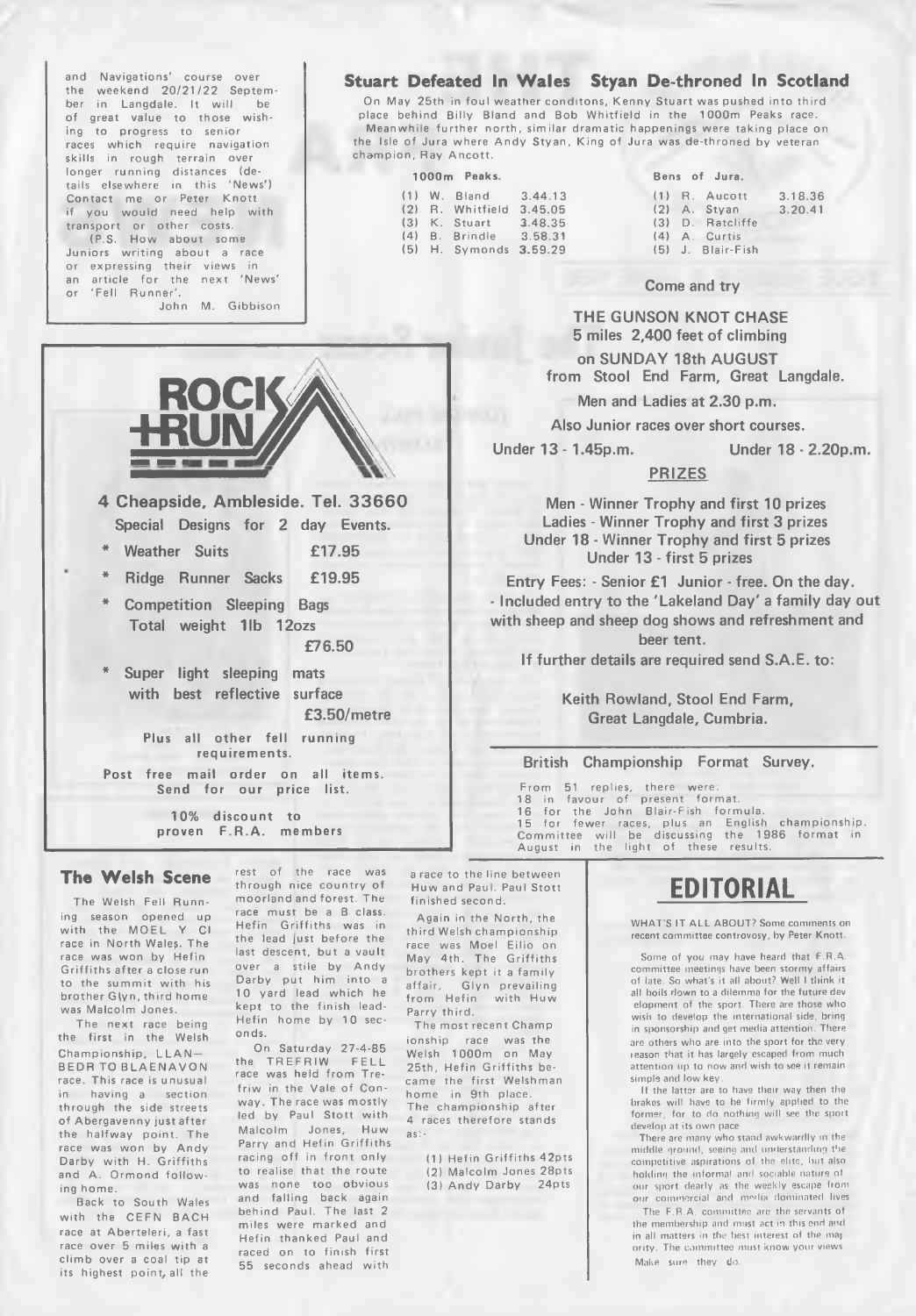#### **4TH COURSE ON SAFETY AND NAVIGATION ON THE FELLS.**

**20/21/22 September 1985 (Weekend of the Three Shires Fell Race)**

#### **The Youth Hostel, Elterwater, and Chapel Stile Hall.**

**The course will comprise instruction and experience on the fells, discussion and panel sessions.**

**Come and join this most enjoyable week-end. Novices and experienced welcome. Resident or daily visit to suit.**

**Course includes: Fitness, Feeding, Equipment, Map and compass, the Terrain, Emergencies, Responsibilities.**

**Be prepared for several indoor and outdoor sessions. Technical Director: Ken Ledward (K.L.E.T.S) Organiser (on the weekend): John Gibbison**

**(F.R.A. Lancaster and**

**Morecambe A.C.)**

**Organiser (before the weekend): Peter Knott (F.R.A. S.R.O.C.)**

**Expert Assistance: from leading fell runners and mountain navigators.**

**Course Applicants: Send S.A.E. for details to:**

**Peter Knott, 17, Westbourne Ave., Wea Green. Preston. PR4 2PL.**

**Assistant: (Competent Navigator) please contact Ken Ledward or John Gibbison**

**20 places reserved at Elterwater Y.H. (1st come 1st served)**

**Apply to P. Knott on above.**

#### **Scottish Hill Runners Championship after 4 events.**

Andrew Curtis, the holder, from Livingston and District A.A.C.leads after 4 events in the Scottish championships with 80 points one win and three second placings.

There is a long way to go yet though and Mike Lindsay, Andrew Spenceley, Robin Morris and Dennis Bell are all in contention, not to mention the man in form at the moment, Jack Maitland.

So far Jack has only run and won the Carnethy preferring to compete in the major English races e.g. Coniston instead of Ben Lomond, so far this season from his base at Leeds Univ. and with the British championship in mind.

Curtis was first Scot home at Chapelgill but Lindsay beat him handsomely in the Ben Lomond race.

Just as this news sheet goes to press comes the result of the 4th event in the series the rugged Ben of Jura race. First Scot home was Curtis in 4th place with John Blair- -Fish in 5th position.

#### **Appeal to Race Organisers**

Kevin Shand's job as statistican<br>cian does not get any easier<br>as the number of events and<br>the size of the fields gets<br>larger. Without a full result<br>sheet within a couple of<br>weeks of the event, the job<br>of keeping all the ch ship statistics rapidly becomes nightmare. A catagory A race results<br>are particularly important and it is essential that organisers identify the runners class, over<br>40, over 50, ladies etc. as well as the competitiors club.<br>Please send your results promptly to: Kevin Shand, 13,Chi-chester Close, Smithy Bridge, Littleborough, Lancs. OL15 8QL.

In the next issue of the<br>F.R.A. News, a list of out-<br>standing catagory A results will be published.

Stevenson, Bell and Spenceley, 7th, 8th and 11th. (1) A. Curtis 80pts (2) D. Bell 66pts (3) J. Stevenson 63pts  $(4)$  R. Morris  $51$ pts (5) A. Spenceley 45pts (6) J. Blair-Fish 43pts.

#### **F.R.A. A.G.M. & DINNER**

The 1985 AGM will be held after the Langdale race on **October** 12th. Motions for the AGM should be sent to the secretary by October 1st.

Clubs affiliated to the F.R.A. can nominate a representative to the A.G.M. who has two votes on behalf of the club. The name of the representative {and a deputy) should be sent by the club secretary (or fell section secretary) in writing to the F.R.A. secretary by 1st October.

The Chairman, D. Hughes, is under the constitution, not eligable to stand for election to this post. D. Moulding is retiring as Fixture Secretary after 7 long and painstaking years at the job, whilst Hugh Symonds and John Reade, have decided they need a change from the 'Fell Runner' editor and

treasurer respectively.

Nominations to the secretary John Broxap, 34, Sunniside Rd., Kendal by October 1st please.

The A.G.M. is your best opportunity to let your views be known by the committee and to have your say in the way the sport develops and its future. Please make an e ffort to be there. A lively debate is in prospect!

The possiblility of holding ation in the Langdale area on the evening of the AGM is being investigated. a buffet style dinner and present-

> **T-SHIRTS PETE BLAND SPORTS Our distinctive T-shirts in grey or navy are now on sale to F.R.A. members. Pete Bland Sports is selling them for the F.R.A. by mail order. Sizes: Small, medium or large Prices: short sleeved £3. 95 long sleeved £5. 95 plus 45p P.& P. We stock all Fell Runners requirements** FROM: 34A, Kirkland, **Kendal, Cumbria. SPORTS Tel: 0539 31012 BADGES**

**F.R.A. quality track suit badges with the logo in green on an off-white background. Available from John Broxap, 80p and S.A.E. 34, Burnside Rd., Kendal, Cumbria.**

#### **The Charnley Way**

In memory of ley, there now enteering course Darwen and a the late Gerry Charnley, there now exists a permanent ori-<br>enteering course in Tockholes Woods,<br>Darwen and a special version of the<br>Harvey Langdale map as originally<br>drawn for the Mountain Marathon. This special map depicts the 'Charnley Way', along distance route with 'con-trols' linking Langdale, Borrowdale and Eskdale w ith the link fo r m e d by the 'Charnley Crag', a cairned summit just south of Esk Pike where Gerry's ashes lie. The maps are available from the three Youth Hostels which comprise the<br>start and finish point for the three cir-<br>cuits (Eskdale, High Close and Longth -<br>waite).

The map includes the overprinted con-<br>trols, control descriptions and route descriptions.

To commemorate the opening of the 'Way', a 12 person team from the<br>South Ribble Orienteering Club com-<br>pleted a relay run of the whole 'Way'<br>(about 40 miles) in 11hrs. 2 mins. on<br>Monday May 6th starting and finishing at Eskdale.

The Memorial Trust Committee are putt-<br>ing up trophies and certificates for the following challenges over the Charnley Way

- \* Fastest relay time based on S.R.O.C. rules (which include bon<br>fide club members and including<br>at least two ladies).
- \* Fastest full round by a male.<br>\* Fastest full round by a female. The rules for these latter two catagories are still to be form ulated at the time of writing. Details can be obtained from, and<br>attempts registered with: P.G.Knott,

17, Westbourne Ave., Wrea Green, Preston. PR4 2PL. Tel: 0772 683072. (S.A.E.Please.)